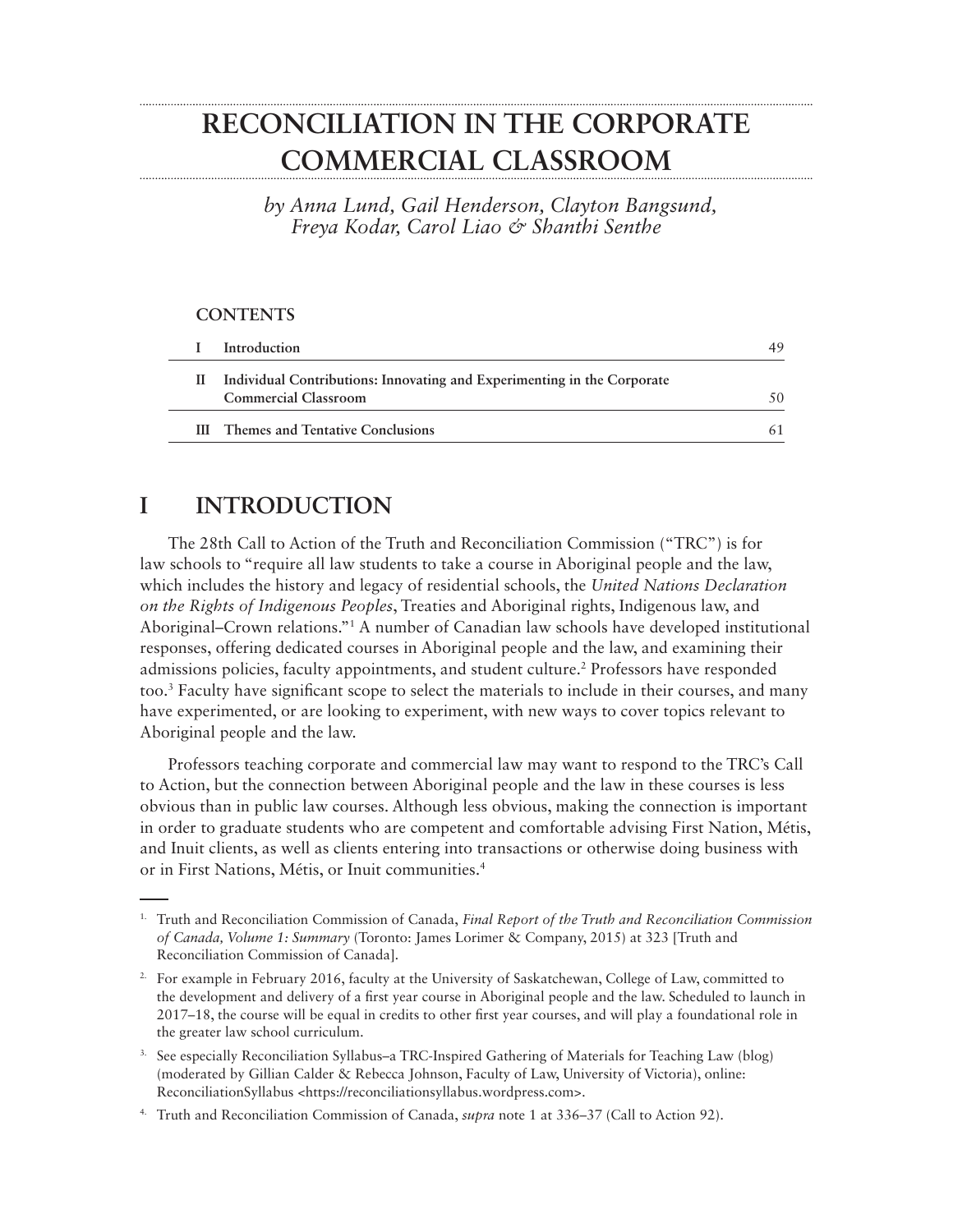Indigenizing the corporate-commercial curriculum is not only an act of deconstructing the legacy of colonialism, but also an opportunity to engage in legal education reform. We wanted to provide space for professors working in these areas to share ideas about how to draw these connections and to better prepare students for practice. To this end, we organized a roundtable of corporate and commercial law faculty members, held as part of the 2016 annual meeting of Canadian Association of Law Teachers (CALT) in Calgary. Participants were invited to describe their own efforts to integrate reconciliation and other issues relevant to Aboriginal peoples into the corporate commercial curriculum, the obstacles they faced, and the resources they found helpful. The participants were Clayton Bangsund from the University of Saskatchewan, Gail Henderson from the University of Alberta (now at Queen's University), Anna Lund from the University of Alberta, Shanthi Senthe from Thompson Rivers University, and Rebecca Johnson, Freya Kodar, and Carol Liao from the University of Victoria.<sup>5</sup>

This article aims to continue the conversation that began in Calgary. It is divided into two sections. First, the roundtable participants describe their own innovations and experiments at their respective law faculties. Second, themes emerging from the perspectives of participants and from the roundtable at CALT are identified. We do not claim to have definitive—or even entirely correct—answers about how to respond to Call to Action 28. This article instead is intended to promote the sharing of ideas, experimentation by law professors across the country, and ultimately, reflection on how corporate and commercial law professors as individuals can advance the project of reconciliation.

# **II INDIVIDUAL CONTRIBUTIONS: INNOVATING AND EXPERIMENTING IN THE CORPORATE COMMERCIAL CLASSROOM**

#### **Personal Property Security Law Clayton Bangsund (University of Saskatchewan)6**

At the University of Saskatchewan, Personal Property Security Law ("PPSL") is an optional, upper-year course that teaches students the law of secured lending, including how to grant a lender a security interest in collateral to secure a debt, how to decide priority disputes between multiple parties with interests in the same collateral, and how to enforce on a security interest when a borrower defaults. To gain comprehension of personal property security law, one must entertain—though not necessarily embrace or accept—the capitalist ideal as well as a series of foundational "PPSL values." These values include facility, transparency, flexibility, simplicity, efficiency, predictability, certainty, clarity, equality, balance, comprehensiveness, uniformity, and coherence.7 The basic assumption underlying the *Personal Property Security Act*<sup>8</sup> ("*PPSA*") is that market-based secured credit activity serves a useful societal purpose, and that a personal property security regime ought to facilitate secured transactions under which debtors grant,

<sup>5.</sup> Douglas Sanderson from the University of Toronto had planned to attend, but unfortunately was unable to.

<sup>6.</sup> BEd, JD, LLM. Bangsund is Assistant Professor at University of Saskatchewan, College of Law.

<sup>7.</sup> Clayton Bangsund, "PPSL Values" (2015) 57:2 Can Business LJ 184.

<sup>8.</sup> RSO 1990, c P-10 [PPSL].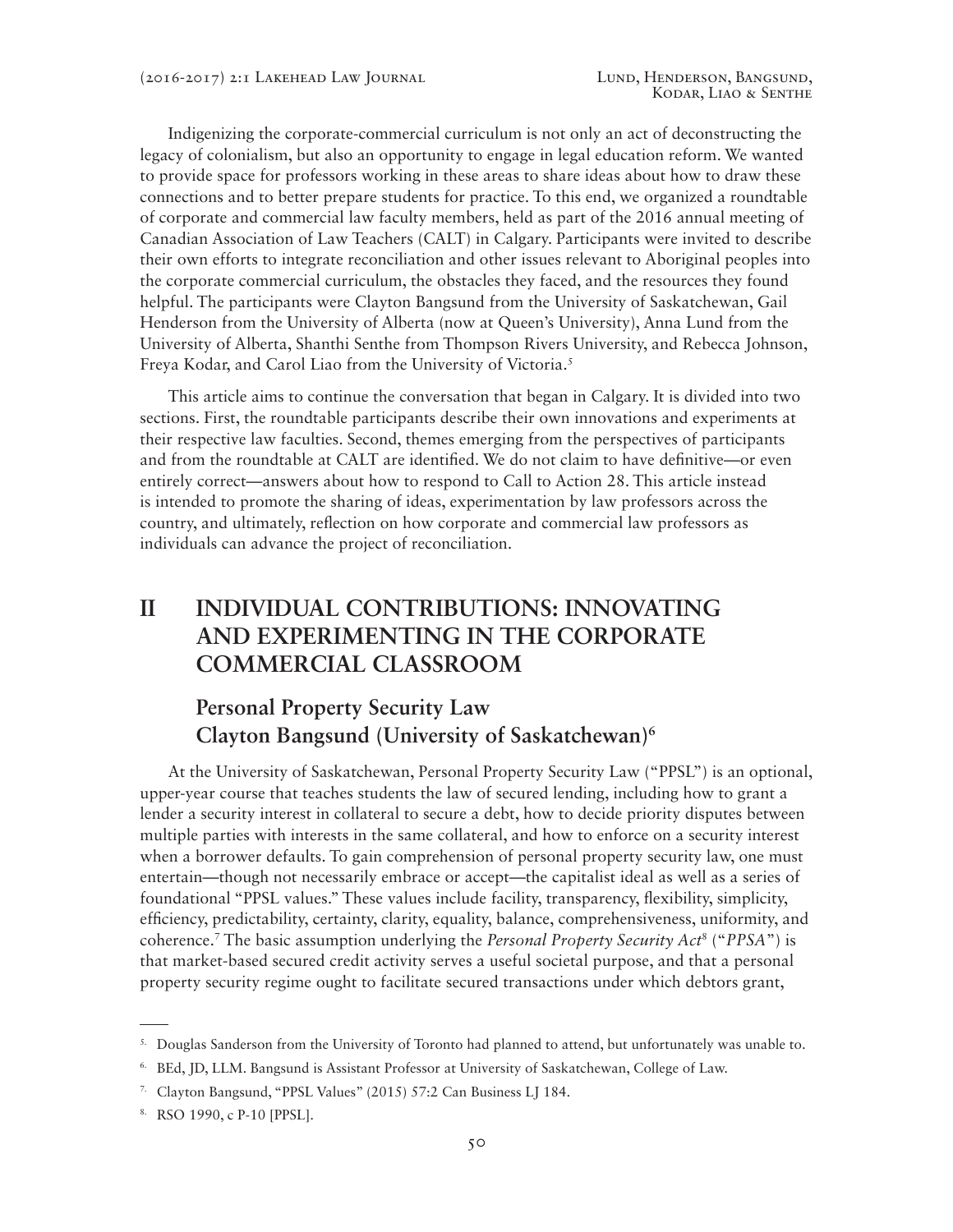and secured creditors acquire, proprietary interests in debtors' personal property.<sup>9</sup> The PPSA enables debtors to "use the full value inherent in their assets to support credit,"<sup>10</sup> thereby embracing the classical liberal philosophy that one ought to be free to deal with his or her property as one sees fit.<sup>11</sup>

But the PPSA's basic premise is not universally embraced. Tensions arise, for instance, in the PPSA's interaction with provisions of the *Indian Act.*12 Among other things, subsection 89(1) of the *Indian Act* constrains a creditor who is not an Indian or a band (a "non-indigenous creditor") from taking security in property of an Indian or a band that is situated on a reserve.13 One aim of this statutory provision is to protect the property of Indians and bands.14 However, by shielding reserve property from non-Indigenous creditor recourse, subsection 89(1) runs directly counter to the PPSL values, making it more difficult for status Indians and bands to access affordable credit. Can a status Indian living on reserve subject herself and her property to general standards of personal property security law? Or must she live by different standards and in a more expensive credit market? Some provincial courts have held that she may "opt in" to general commercial standards.<sup>15</sup> By explicitly waiving the protection of subsection 89(1), an Indigenous person covered by the provision can counteract its protective effect thereby gaining access to the same level playing field enjoyed by everyone else in Canada—an apparent victory for PPSL values.

The substantive law described in the preceding paragraphs, and covered in my survey course on personal property security law, is important because it impacts commercial relationships between status Indians, bands, and non-Indigenous creditors.16 I wonder, though, whether the TRC had content of this sort in mind when it declared its calls to action on law school curricula reform. Indeed, I am troubled that the Aboriginal component of my course focusses on circumvention of a statutory scheme aimed, ostensibly,

12. RSC, c I-15.

<sup>&</sup>lt;sup>9.</sup> This assumption is explicitly stated at the outset of my course in personal property security law. I invite and encourage students to question and even challenge the assumption, in the form of a minor paper, for example. But, given time constraints and curricular volume, I only afford several minutes of class time to discussion of the secured credit utility question, which, incidentally, remains an open one. See Bangsund, *supra* note 7 at 188.

<sup>&</sup>lt;sup>10.</sup> UNCITRAL, *Legislative Guide on Secured Transactions, 2010, United Nations Commission on International Trade Law* (Vienna: UNCITRAL, 2010) at 19, online: UNCITRAL <https://www.uncitral.org/ pdf/english/texts/security-lg/e/09-82670\_Ebook-Guide\_09-04-10English.pdf>.

<sup>11.</sup> See Steven L Harris & Charles W Mooney Jr, "A Property-Based Theory of Security Interests: Taking Debtors' Choices Seriously" (1994) 80:8 Va L Rev 2021 at 2022. See also Friedrich A Hayek, *The Road to Serfdom* (London: The Institute of Economic Affairs, 2005) at 41.

<sup>13.</sup> The prohibition is not absolute. Subsection 89(2) of the *Indian Act* furnishes an exemption for a non-Indigenous seller who grants purchase money credit to an Indian or a band, allowing such a seller to acquire an effective security interest in the sales item despite its being situated on a reserve.

<sup>14.</sup> Truth and Reconciliation Commission of Canada, *supra* note 1 at 55.

<sup>15.</sup> See e.g. *Brooks (JE) and Associates Ltd v Kingsclear Indian Band et al* [1991] NBJ No 816, 118 NBR (2d) 290. See also *Tribal Wi-Chi-Way-Win Capital Corp v Stevenson*, 2009 MBQB 32, [2009] MJ No 53 (aff'd 2009 MBCA 72, [2009] MJ No 232).

<sup>16.</sup> Indigenous creditors are treated differently than non-Indigenous creditors. Section 89 of the *Indian Act* contemplates that Indians and bands can take security in and enforce against on-reserve property owned by other Indians or bands.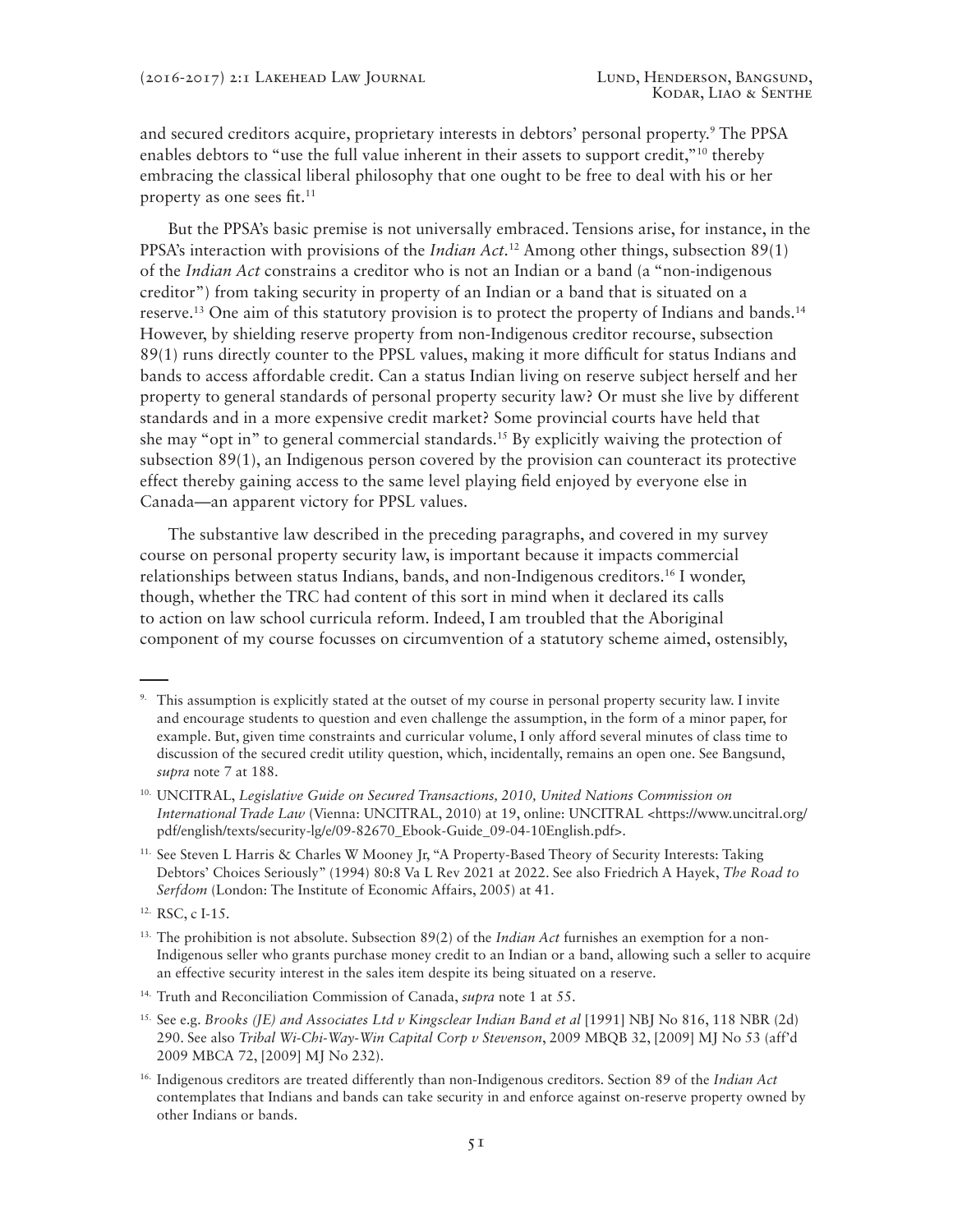at protecting reserve property and resources. It strikes me that the TRC calls for deeper, more meaningful engagement.

In response to the TRC, the University of Saskatchewan, College of Law is developing a first-year course in Aboriginal people and the law. Building on this institutional response, Aboriginal content will continue to play an important role in commercial law courses at the University of Saskatchewan. For instance, I will continue to cover section 89 of the *Indian Act* in my course on personal property security law. My hope is that the knowledge and skills students acquire in their first-year course in Aboriginal people and the law will better enable them to critically engage with this legislative provision. For example, students should develop the tools to approach the subject from the perspective of critical race theory. They should recognize that even if a status Indian can gain equal access to credit markets by waiving her section 89 protection, she only realizes theoretical equality. Section 89's opt-out feature, while perhaps serving a worthwhile purpose, leaves unaddressed the impact of latent, subconscious, or even overt racism and stereotyping that informs the credit granting decisions of non-Indigenous creditors. Empirical data may be available to help students understand, from a law and economics perspective, the actual impact section 89 has had on credit availability for Indians and bands. These perspectives can be introduced as part of the pedagogy of a firstyear course in Aboriginal people and the law and further developed and applied in upper-year courses such as personal property security law.

## **Judgment Enforcement Law Anna Lund (University of Alberta)17**

At the University of Alberta Faculty of Law, Judgment Enforcement Law is an optional, upper-year course that teaches students about how to collect a judgment once a litigant has succeeded in a lawsuit. The course covers different collection mechanisms (seizure and sale of personal property, sale of real property, garnishment, receivers), the priorities amongst creditors with competing interests, the enforcement of foreign judgments, impeachment powers under provincial fraudulent conveyance and preference legislation, and exemptions.

Exemptions are the rules specifying what property a creditor cannot seize during enforcement proceedings. Many exemptions are set out in provincial legislation; however, as discussed by Clayton Bangsund, above, the *Indian Act* contains exemptions specific to status Indians and bands.18 Traditionally, these exemptions have been taught alongside the other exemptions. I wanted to respond to the TRC's Call to Action by including more coverage of Aboriginal people and the law in my course, and I decided to do this by expanding the coverage of the *Indian Act* exemptions. I dedicated a class to discussing them in-depth.

We reviewed a number of cases that have interpreted the application of the *Indian Act* exemptions, culminating in a lengthy discussion of the 2006 Supreme Court of Canada decision in *McDiarmid Lumber Ltd v. God's Lake First Nation*. 19 The issue in the case was whether a payment made by the federal government to an Indian band could be garnished. The answer turned on the interpretation of the breadth of an exemption covering some types of

<sup>17.</sup> BA, LLB, LLM, PhD. Lund is Assistant Professor at the University of Alberta, Faculty of Law.

<sup>18.</sup> *Indian Act*, *supra* note 12, s 89–90.

<sup>19. 2006</sup> SCC 58, [2006] 2 SCR 846 [*McDiarmid*].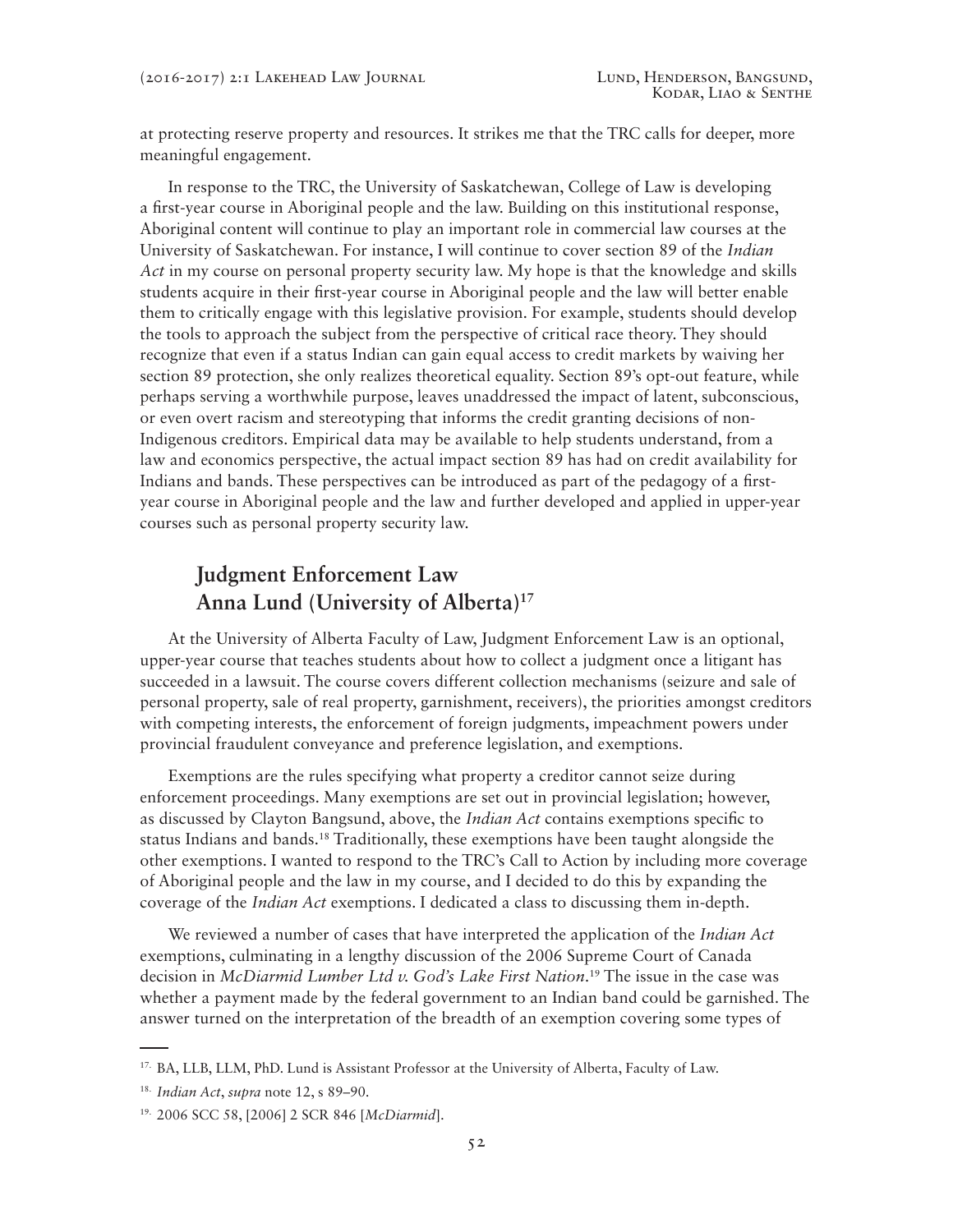funds paid to a band by the federal government. If the Court interpreted the provision broadly, the fund would be exempt. If the Court interpreted it narrowly, the fund could be garnished.

Chief Justice McLachlin, writing for the majority, interpreted the provision narrowly, and held that the funds were subject to being garnished. In so deciding, she voiced concern that a broader interpretation would make creditors unwilling to extend credit to Indian bands, because the creditors would have recourse to fewer assets if the bands defaulted. She further noted that access to credit is an important tool for Indian bands to develop their economies and provide their members with greater financial prosperity.

Justice Binnie wrote a lengthy dissent. He would have interpreted the provision more broadly, and held that the funds were exempt from garnishment. He acknowledged the importance of enabling Aboriginal economic development, but he was more concerned with the situation immediately facing the God's Lake Band. Moreover, Binnie J. viewed the promise of financial prosperity as being more speculative than real. The government funds were needed to provide for basic social services on reserve. The Band was located in a remote part of Northern Manitoba, and had few foreseeable opportunities to engage in economic development.

McLachlin C.J. and Binnie J.'s reasons present students with an invitation to consider the competing policies implicated by the exemptions in the *Indian Act*: paternalism, selfdetermination, self-government, and protection of vulnerable people. It is a rich starting point for considering how settler commercial law shapes the economic lives of Indigenous peoples in Canada. At the same time, a class on *Indian Act* exemptions is limited to settler commercial laws. It does not ask students to engage with Indigenous law, one of the topics specifically mentioned by the TRC in Call to Action 28. As I continue to pursue the project of reconciliation in the commercial classroom, I am interested in learning more about Indigenous law and exploring how to incorporate it into my classroom.

## **Debtor and Creditor Relations Freya Kodar (University of Victoria)20**

I teach two courses in the University of Victoria Faculty of Law's corporate commercial curriculum: Debtor and Creditor Relations and Pension Law and Policy. It is in the former that I have most consciously looked at the ways colonial commercial law impacts Indigenous communities. "Debtor-Creditor," as it is known around the law school, currently does triple duty in the curriculum. While at its core a judgment enforcement course, it also covers the regulation of consumer credit and concludes with an overview of the bankruptcy and insolvency process.

Like Anna Lund, I spend a full class on the question of enforcing money judgments on reserve land, and the interplay of provincial judgment enforcement legislation and the *Indian Act*. 21 Like Clayton Bangsund, I discuss the challenges that section 89 of the *Indian Act* creates for Indigenous people, businesses, and governments on reserve in accessing credit because on-reserve property and land cannot be given as security for loans, nor can be seized during

<sup>20.</sup> BA, LLB, LLM. Kodar is Associate Professor and Associate Dean, Administration and Research at the University of Victoria, Faculty of Law.

<sup>21.</sup> In British Columbia, the enforcement legislation is the *Court Order Enforcement Act*, RSBC 1996, c 78. See also *Indian Act*, *supra* note 12, s 89–90.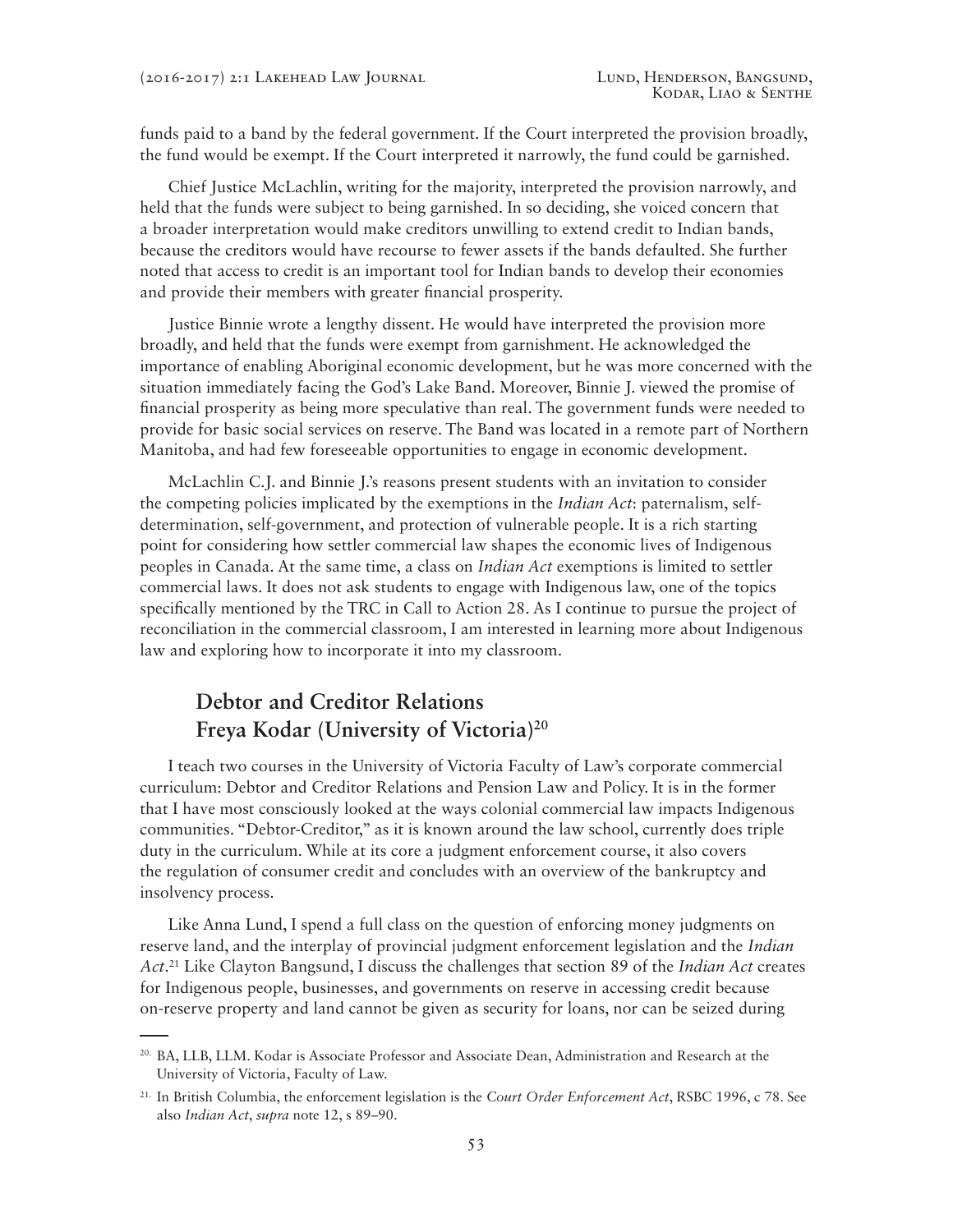enforcement proceedings.<sup>22</sup> We then turn our attention to section 90, which deems certain personal property purchased or given by the federal Crown to be situated on reserve and therefore exempt from judgment enforcement proceedings.<sup>23</sup>

After reviewing the provincial case law on the question of whether sections 89 and 90 exempt federal government funding held in off-reserve bank accounts from garnishment,<sup>24</sup> we discuss the Supreme Court of Canada's decision in *McDiarmid Lumber Ltd v. God's Lake First Nation*. 25 The decision canvasses the history of the *Indian Act* exemptions, discusses the ways in which the colonial history of dispossession disrupted Indigenous economies and reduced the land and resource base, and considers how the exemptions constrain Indigenous economic development. As Anna notes above, it is a "rich starting point for considering how settler commercial law shapes the economic lives of Aboriginal people."

In the fall, I will be teaching "Debtor-Creditor" for the first time since the TRC's Final Report and Calls to Action came out, and in teaching this section of the course I plan to draw on the TRC's discussion of the fact that the "the scope of reconciliation must extend beyond residential schools to encompass all aspects of Aboriginal and non-Aboriginal relations and connections to the land" and in particular the TRC's discussion of what reconciliation means for the corporate sector.<sup>26</sup>

I would like to provide more material on current Indigenous economic development initiatives and how businesses and governments navigate the financing constraints created by the *Indian Act*. As mentioned in the roundtable discussion, it is challenging to find introductory-level material on Indigenous economic development and business structures, and I have been thinking about inviting a speaker involved in Indigenous economic development initiatives to discuss their work with the class.<sup>27</sup>

And finally, I want to think carefully about responding to TRC Call to Action 28's challenge to bring Indigenous law into "Debtor-Creditor," and indeed into all of my courses. I am both conscious of my lack of knowledge of Indigenous understandings of debt, credit, markets, business, and economic development, and Indigenous laws that regulate them. At the same time, I am anxious about the dangers of seeking to map colonial concepts and laws onto Indigenous concepts and laws

- (a) purchased by Her Majesty with Indian moneys or moneys appropriated by Parliament for the use and benefit of Indians or bands, or
- (b) given to Indians or to a band under a treaty or agreement between a band and Her Majesty, shall be deemed always to be situated on a reserve.
- 24. See e.g. *Fricke v Moricetown Indian Band* [1985] BCJ No 2825, 67 BCLR 227.

 $22.$  The section provides that "the real and personal property of an Indian or band situated on a reserve is not subject to charge, pledge, mortgage, attachment, levy, seizure, distress or execution in favour … of any person other than an Indian or a band."

<sup>23.</sup> Section 90(1) of the *Indian Act* states that, for the purposes of sections 87 and 89, personal property that was

<sup>25.</sup> *McDiarmid*, *supra* note 19.

<sup>26.</sup> Truth and Reconciliation Commission of Canada, *supra* note 1 at 190, 300–06.

<sup>&</sup>lt;sup>27.</sup> In the 2015 fall term, Gail Henderson invited Edmonton lawyer Scott Watson of Field Law LLP to speak to her University of Alberta Corporations class about serving the corporate needs of First Nations clients. She received positive feedback from her students, who found the lecture to be accessible and engaging, while still conveying the complexity of the topic.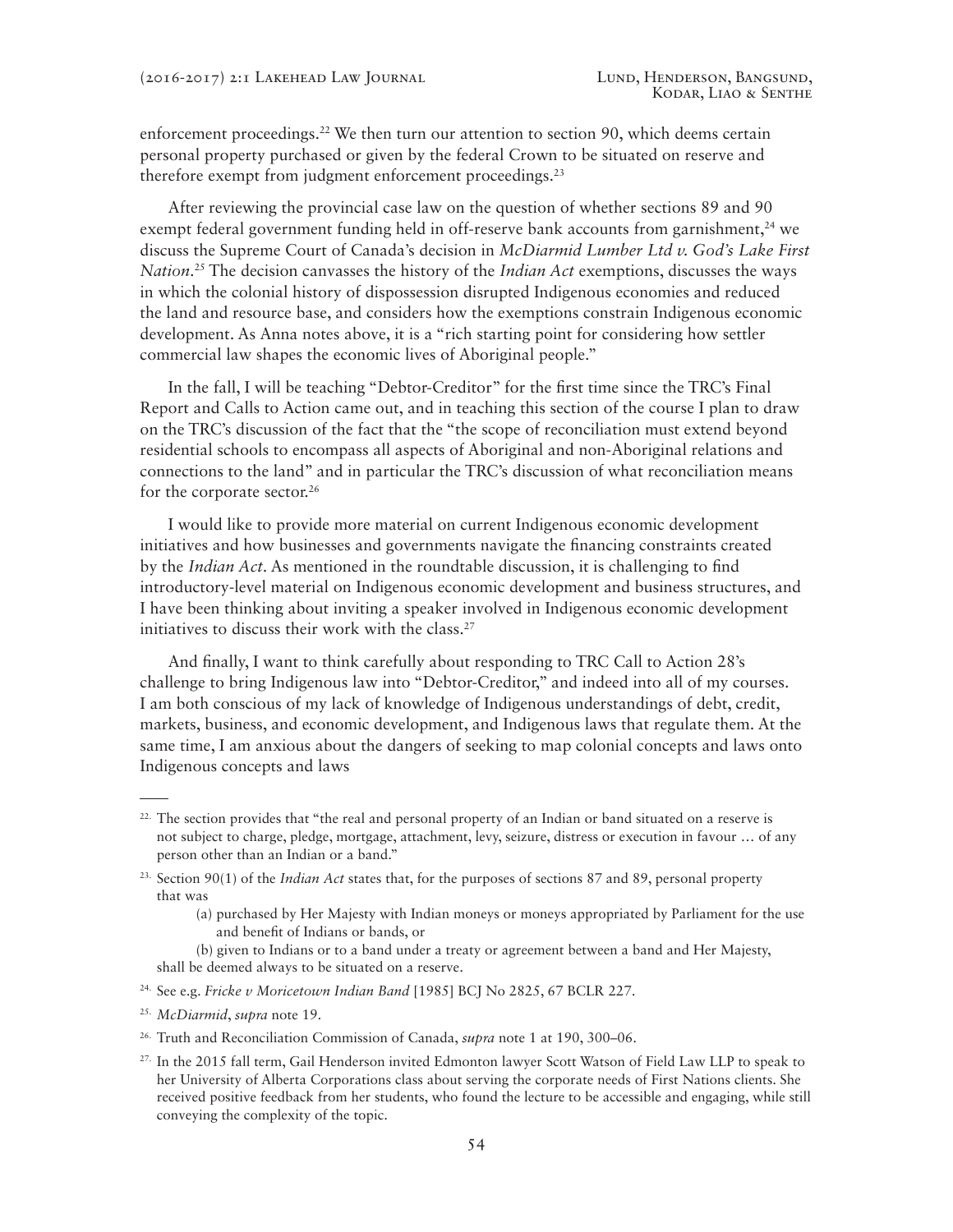## **Business Associations, Corporate Governance, Secured Transactions & Remedies Shanthi Senthe (Thompson Rivers University)28**

I have worked to bring Indigenous legal topics into each of the courses I teach.29 I teach upper-level courses, such as Business Associations, Corporate Governance, Secured Transactions, and Remedies (with a corporate-commercial focus). All courses are rooted in private law principles, and are based primarily on a casebook methodology, which does not specifically address Indigenous legal perspectives or transactional legal considerations. I address this potential gap in the course coverage by using materials from other disciplines, as well as Indigenous experts and guest speakers to integrate reconciliation and other topics related to Aboriginal people and the law. As our university is situated on unceded Secwepemc Territory,<sup>30</sup> I can use local issues to help illustrate the topics covered in class and engage students.31 The primary struggle for me personally to achieve this type of pedagogical diversity is finding "time" in the semester to cover materials, create case studies and problems, as well as to ensure that the course objectives, which include corporate-commercial transactions in an Indigenous context, have been met.

In all of my courses, I aim to enhance critical thinking and engagement. A method that has been successful is the use of group presentations as an evaluation tool. Twenty to thirty percent of each student's final grade is assessed based on the student's participation in a group presentation. Depending on the course, the group presentations are based on business case studies or legal issues surrounding commercial relationships, in which each group must design and develop specific legal remedies and business strategies while considering divergent stakeholder interests. Students receive their group allocation, case study, or problem by the second week of the course and are expected to work on the case study for the entire semester. Towards the end of the course, all groups present their findings. Students are also expected to submit a one-page reflection piece describing their personal views on the process, team dynamics, as well as objections to substantive legal issues raised by group members or the problem, or my pedagogical approach. The problem-solving component serves as an opportunity for me to include relevant Indigenous legal topics, thereby allowing students to gain a more thorough understanding of Canadian commercial issues.

<sup>28.</sup> BA, JD, LLM, PhD Candidate. Senthe is Assistant Professor at Thompson Rivers University, Faculty of Law.

 $29.$  Professors Janna Promislow and Nicole Schabus have graciously guided me along the way in attempting to include Indigenous content in my courses.

<sup>30.</sup> See Emma Cunliffe, "General Principles of Reconciliation Syllabus" (27 June 2015), ReconciliationSyllabus (blog), online: ReconciliationSyllabus <https://reconciliationsyllabus.wordpress.com/2015/06/27/generalprinciples-of-reconciliation-syllabus/>. In this article, Professor Cunliffe articulates how local geography can reconfigure and influence our pedagogical approaches.

<sup>&</sup>lt;sup>31.</sup> In my Corporate Governance course, students are encouraged to explore issues surrounding the Economic and Community Development Agreement (ECDA) mine revenue-sharing agreement between the Province of British Columbia with Tk̓emlúps te Secwepemc and Skeetchestn Indian Band of the Stk̓emlúpsemc te Secwepemc Nation (SSN) as a result of the New Gold Mine Inc. operations. See Ministry of Aboriginal Relations and Reconciliation, News Release, 2013ARR0047-001565, "Mining revenues flow to First Nations following first-ever agreement" (17 October 2013), online: BC Ministry of Aboriginal Relations and Reconciliation <https://archive.news.gov.bc.ca/releases/news\_releases\_2013-2017/2013arr0047-001565.htm>.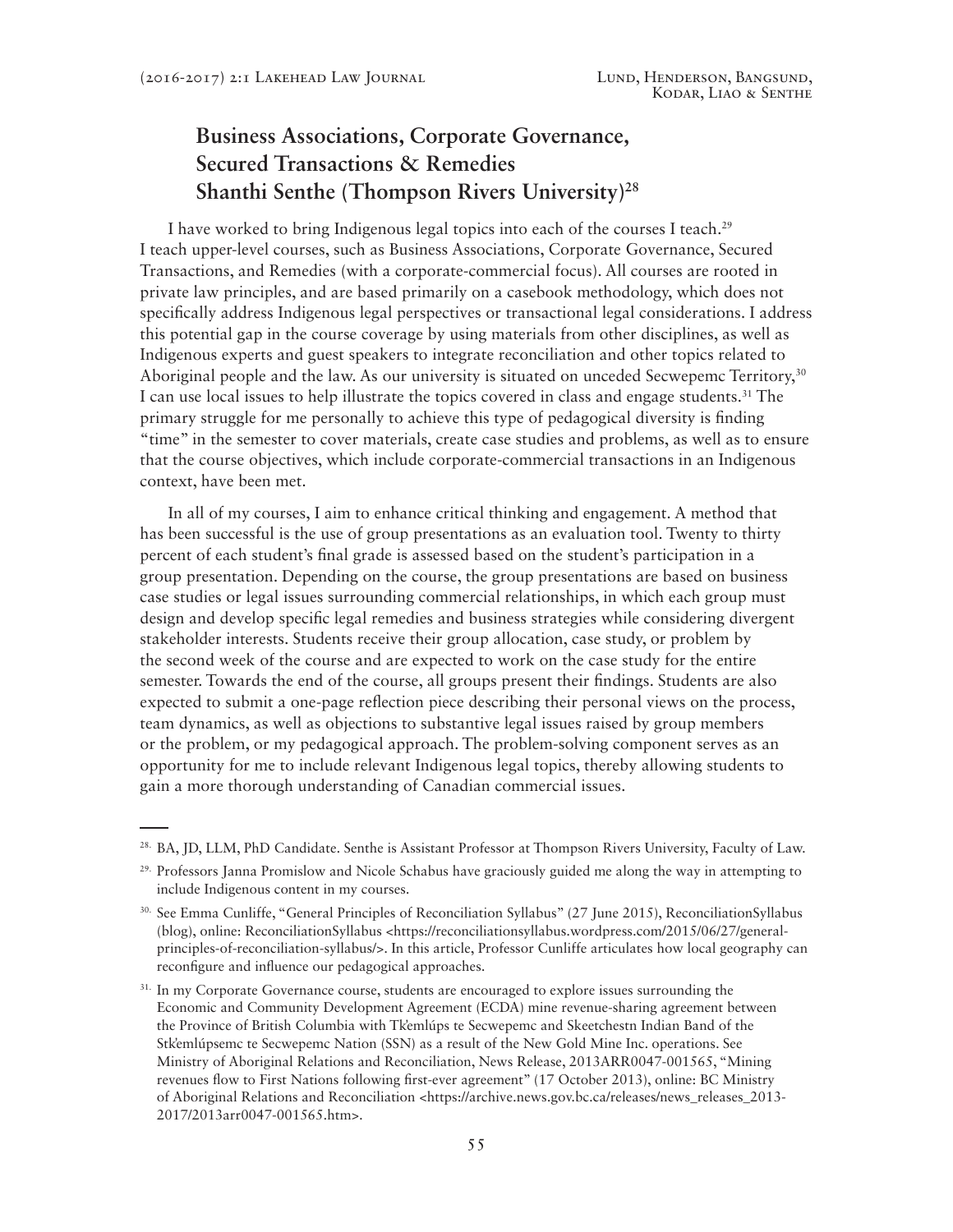Business Associations, a mandatory upper-year course, aims to provide students with a basic understanding of the legal regulation of business structures in Canada and the ability to articulate and place legal rules in their historical, social, and economic context. I use conceptual frames and excerpts from *Legal Aspects of Aboriginal Business Development* by Dwight Dorey and Joseph Magnet.<sup>32</sup>

Secured Transactions is an optional upper-year course, akin to Clayton Bangsund's PPSL course. In this course, I assign Douglas Sanderson's article, "Commercial Law and Indigenous Sovereignty: It's a Nice Idea, but How Do You Build It in Canada?"33 as required reading; in addition, I have students tackle a legal problem involving a secured transaction on reserve land.

Remedies is an optional upper-year course that covers the various and diverse legal remedies available to commercial and individual litigants in response to a violation of that party's legal rights. These "legal remedies" represent the juridical response to a legal wrong or injury. It is this concrete response that is ultimately most valued by the client. This course surveys the available remedies, including equitable remedies, by examining their scope, purposes, and limitations. The ultimate aim of the course is to provide students with a broad overview of the most significant legal remedies available in the Canadian legal system. I developed a section within the syllabus to explore the inclusion of cultural evidence with respect to commercial litigation strategies and whether this can be applicable to contractual issues.34 During this portion of the syllabus, I facilitate a discussion on Indigenous issues surrounding residential school litigation.

Corporate Governance is an optional, upper-year course, where I have had the luxury of creating my own course materials. This course attempts to explore Indigenous shareholder activism, the business case for and against mining and oil and gas development in Indigenous communities, board accountability from various viewpoints, and the tensions between business objectives, and Indigenous political and social objectives.35 These specific considerations are examined through law review articles, case law, newspaper articles, and local media highlights and guest speakers. For instance, in examining the Equator Principles, class discussions centre on international and domestic indigenous stakeholder rights.<sup>36</sup>

- 34. See Vaughan Black, "Cultural Thin Skulls" (2009) 60 UNBLJ 186. See also Jerry Berryman, "Accommodating Ethnic and Cultural Factors in Damages for Personal Injury" (2007) 40 UBC L Rev 1.
- <sup>35.</sup> For more resources, see Tulo Centre of Indigenous Economics, which is about development on reserve land, online: Tulo Centre of Indigenous Economics <www.tulo.ca/textbook/>. See also Chief Reuben George's shareholder activism, Dan Fumano, "B.C. First Nations Take Kinder Morgan Pipeline Opposition from Coast to Coast", *The Vancouver Sun* (16 June 2016), online: The Vancouver Sun <vancouversun.com/news/ local-news/b-c-first-nations-take-kinder-morgan-pipeline-opposition-from-coast-to-coast>. See also Tsleil-Waututh Nation, Media Release, "Tsleil-Waututh Chief Carries Message of Opposition to Kinder Morgan Expansion From Ottawa to New York City" (16 June 2016), online: Market Wired<www.marketwired. com/press-release/tsleil-waututh-chief-carries-message-opposition-kinder-morgan-expansion-fromottawa-2135078.htm>. See also Sacred Trust Initiative, online: TWN Sacred Trust <twnsacredtrust.ca/>.
- 36. I use Benjamin J Richardson's work as a starting point. Benjamin J Richardson, "Protecting Indigenous Peoples through Socially Responsible Investment" (2007) Indigenous LJ 6:1 205.

<sup>32.</sup> Dwight Dorey & Joseph Magnet, *Legal Aspects of Aboriginal Business Development* (Toronto: LexisNexis Butterworths, 2005).

<sup>33.</sup> Douglas Sanderson, "Commercial Law and Indigenous Sovereignty: It's a Nice Idea, but How Do You Build It in Canada?" (2011) 53:1 Can Bus LJ 92.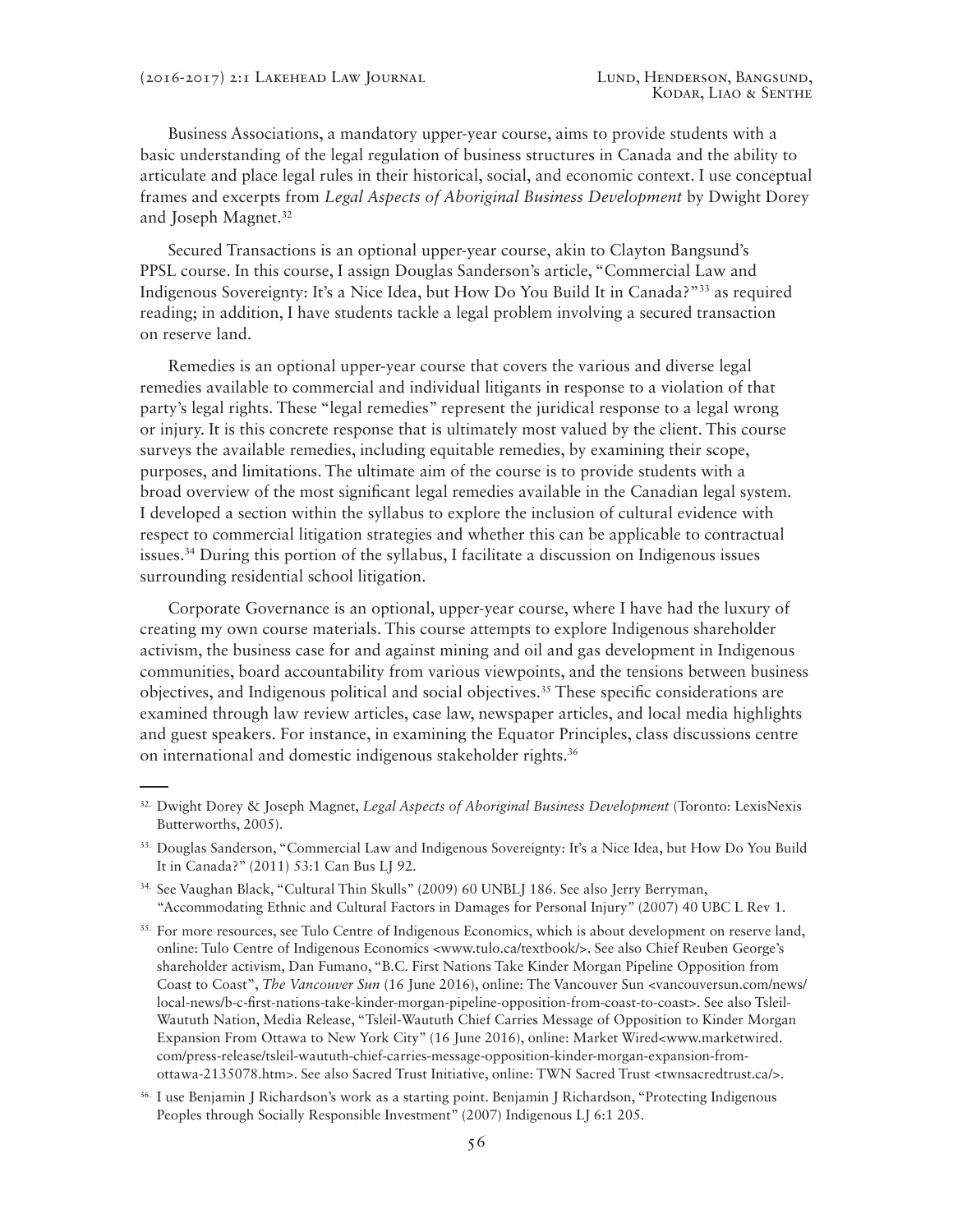#### **Business Associations Carol Liao (University of Victoria)37**

Business Associations is an upper-year, mandatory course at the University of Victoria's law school that introduces students to the foundational legal principles of agency, partnerships, corporations, and other forms of association for carrying on business in Canada. The class size is approximately 50 students. I find it important at the outset of the course to convey to my students that Aboriginal legal issues are not counter to what the course is about, but reflective of where the future is headed. Learning the basics of business law enables one to be conversant with those who hold the majority of capital in our society. I emphasize that corporate law and social justice are not mutually exclusive concepts. I believe a serious disservice is committed to corporate reform efforts when we suggest to students that social justice is incompatible with corporate legal practice.

I have raised the importance of Indigenous rights in topics such as stakeholder interests, corporate social responsibility (CSR), and board diversity. Regarding stakeholder interests and CSR, throughout the course I discuss the growing imperative for directors to consider nonshareholder stakeholders in their corporate decision-making, first in accordance with their fiduciary duties to act in the "best interests of the corporation"38 and under the oppression remedy,39 and more recently in light of the Supreme Court of Canada's interpretation of directors' duties in *Peoples Department Store Inc (Trustee of) v. Wise*<sup>40</sup> and *BCE Inc v. 1976 Debentureholders*. 41 I discuss the different challenges facing closely-held corporations in comparison to widely-held corporations, and ask students to consider the competing interests directors face in scenarios where Aboriginal rights are at risk (for example, energy companies with pipelines running through Aboriginal land), as well as other challenges where social and economic interests are at odds. I also incorporate the *United Nations Guiding Principles for Business and Human Rights*, 42 the *United Nations Declaration on the Rights of Indigenous Peoples*, 43 and the recent case of *Choc v. Hudbay Minerals*, 44 which involved a suit by Guatemalan Indigenous plaintiffs against a Canadian mining company for human rights violations. I provide the students with a hypothetical scenario similar to *Choc* in which they represent a competing mining company. I ask if they would recommend that their client adopt a public policy commitment to respect human rights in accordance with s. 15(a) of the voluntary *UN Guiding Principles*. The class is split into small groups, with different sides outlining the risks in adopting and not adopting such a public policy commitment. Each side also provides recommendations on how to mitigate such risks. While it might be assumed that a company should automatically adopt such a policy, there are implications if there is not a

<sup>37.</sup> BA (Hons), LLB, LLM, PhD/SJD. Liao is Assistant Professor at University of Victoria, Faculty of Law.

<sup>38.</sup> *Canada Business Corporations Act,* RSC 1985, c C-44, s 122.

<sup>39.</sup> *Ibid*, s 241*.*

<sup>40. 2004</sup> SCC 68, 3 SCR 461.

<sup>41. 2008</sup> SCC 69, [2008] 3 SCR 560.

<sup>42.</sup> *United Nations Guiding Principles for Business and Human Rights: Implementing the United Nations "Protect, Respect and Remedy Framework"*, OHCR, 2011, UN Doc HR/PUB/11/04, (2011).

<sup>43.</sup> *United Nations Declaration on the Rights of Indigenous Peoples*, GA Res 61/295, UNGAOR, 107th Plen Mtg, UN Doc A/61/295 (2007).

<sup>44. 2013</sup> ONSC 1414, [2013] OJ No 3375.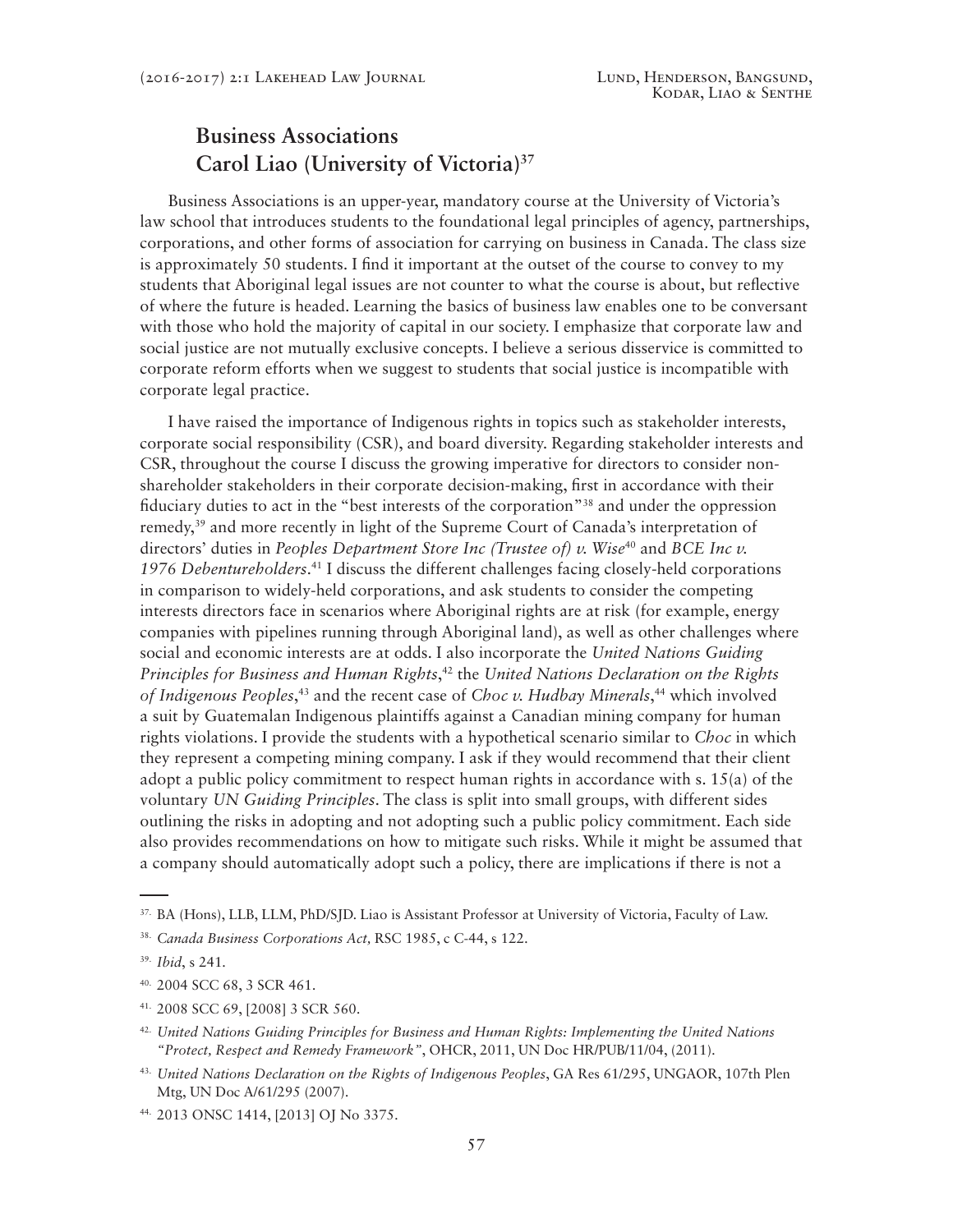system in place to support it. The discussion has implications for the enforcement of Aboriginal rights and the complexities surrounding competing stakeholder interests.

With respect to board diversity, I address how, in 2014, most Canadian provincial securities commissions passed regulations requiring public companies to disclose their policies and approach to gender diversity on their boards of directors and in senior management. While arguments for including women on boards are well established, other kinds of diversity, particularly visible minorities and Aboriginal peoples, have not received the same attention. In 2015, visible minorities held 7.3% of FP500<sup>45</sup> board seats–Aboriginal peoples held  $1.3\%$ .<sup>46</sup> I discuss with my students how representation on boards may be particularly important in companies where certain stakeholders are highly relevant to corporate decision-making. For example, engaging with Indigenous peoples is essential for project development by resource companies, particularly in light of the Supreme Court of Canada's decision in *Tsilhqot'in Nation v. British Columbia*, 47 and companies should be responding to this reality by having Indigenous representation on their boards.

The integration of Aboriginal legal issues into this mandatory business course is a work in progress. Among other things, I plan on inviting a guest speaker (as others have recommended) to discuss forms of business associations specific to, or used frequently by, Aboriginal communities, such as Indian bands. I have also invited students to suggest other ways to improve the curriculum to better respond to Call to Action 28. I found the discussions from students who approached me to be immensely helpful in gaining a better understanding of the issues affecting Indigenous communities today.

#### **Business Associations & the Story of Professional Native Indian Artists, Inc.** Gail Henderson (Queen's University)<sup>48</sup>

Representations matter. Part of my job as a law professor is to ensure that students see themselves represented in the course materials in as many different roles as possible. In the introductory Business Associations course,<sup>49</sup> the "characters" in the cases taught<sup>50</sup> continue to be majority male and white. Recently, I have been thinking about how to ensure that students who identify as First Nations, Inuit, and Métis see themselves represented in my course materials.

<sup>45.</sup> FP 500 refers to the 500 largest Canadian companies by revenue.

<sup>46.</sup> Canadian Board Diversity Council, "2015 Annual Report Card," online: Canadian Board Diversity Council <boarddiversity.ca/sites/default/files/2015-Annual-Report-Card.pdf> at 9.

<sup>47. 2014</sup> SCC 44, [2014] 2 SCR 257. See also *Gitxaala Nation v Canada*, 2016 FCA 187, [2016] FCJ No 705.

<sup>48.</sup> BA (Hons), LLB, LLM, SJD. Henderson is Assistant Professor at Queen's University Faculty of Law.

 $49.$  The introductory class to forms of business organization, focusing on corporations, goes by different names across the country. At the University of Alberta, where I taught the class for four years, the class is called "Corporations", although the syllabus always incorporates sole proprietorships and partnerships. At Queen's University, the class is titled Business Associations.

<sup>50.</sup> Mary Joe Frug, "Re-Reading Contracts: A Feminist Analysis of a Contracts Casebook" (1985) 34 Am U L Rev 1065 at 1077.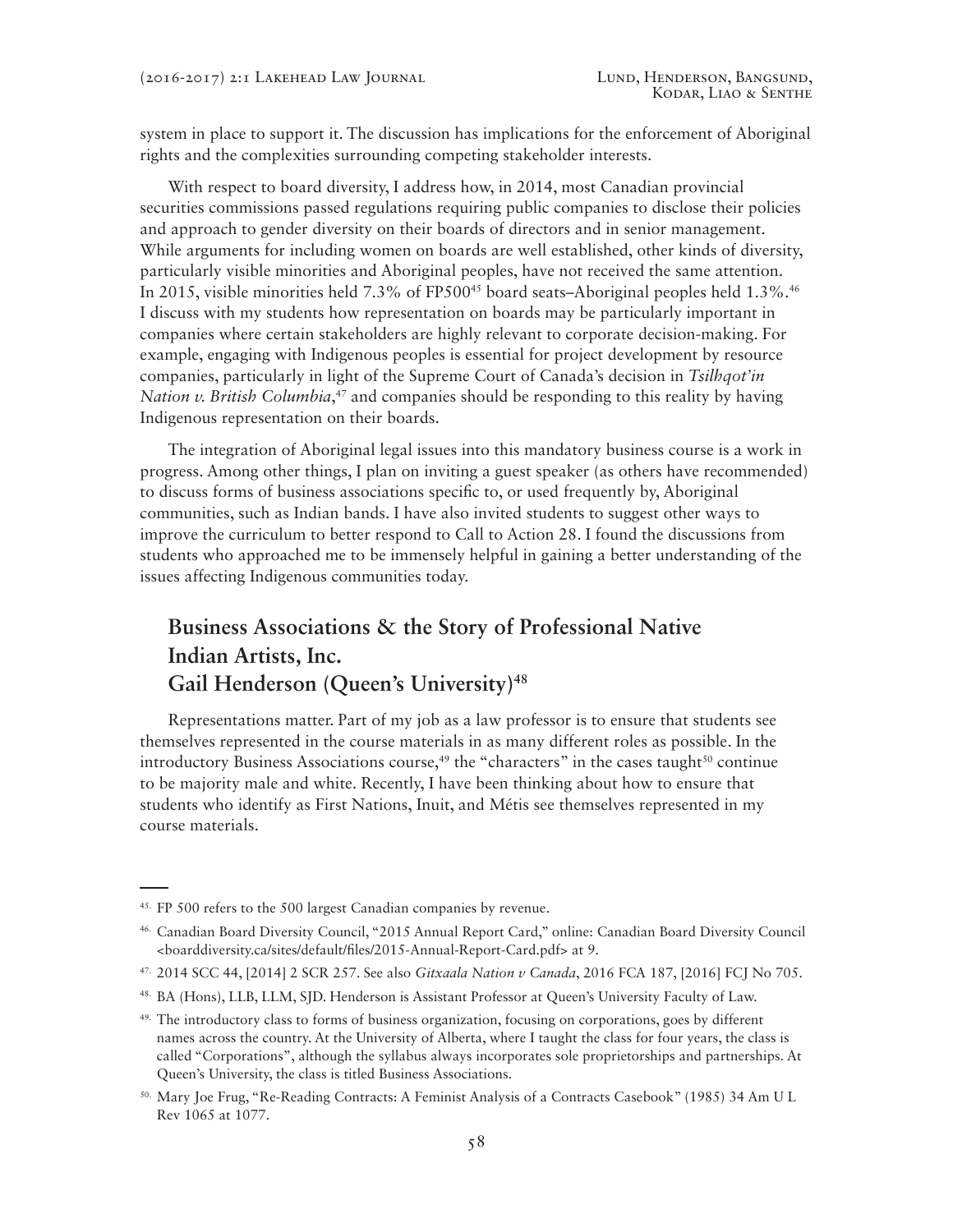This thinking was prompted in part by a visit to the Art Gallery of Alberta to see the exhibit "7: Professional Native Indian Artists Inc.", a collection of works by Potawatomi, Ojibway, Dene, Cree, and Pueblo artists, sometimes referred to as either the Native or the Indian Group of Seven,<sup>51</sup> who came together in the early 1970s. The group included Norval Morrisseau and Alex Janvier, names familiar to Canadian art gallery-goers. The exhibit was beautiful and exhilarating, but I fixated on the "Inc." in Professional Native Indian Artists Inc. ("PNIAI").

The artists were frustrated with curators treating contemporary art by Indigenous artists as "craft" or as relic, and excluding their work from galleries.<sup>52</sup> The idea for PNIAI grew out of conversations among artists who sold their works through Odjig Indian Prints of Canada Limited in downtown Winnipeg, owned by artist Daphne Odjig. Indeed, PNIAI eventually became a corporation.53 As member Joseph Sanchez describes, "We had no intention of creating a corporation, it just happened over a period of years of showing in Daphne's house and gallery."54 The more senior artists–Odjig, Morrisseau, and Janvier–used the group to force galleries to exhibit works of the other members.<sup>55</sup> Exhibitions in Toronto, Ottawa, Vancouver, and a particularly important exhibition at the influential Dominion Gallery in Montreal, the latter with the aid of Indian Affairs,<sup>56</sup> led to more interest in Indian art as *art*.<sup>57</sup>

The group was legally incorporated on April 1, 1975, with the help of law firm Martens and Dennehy, after Consumer and Corporate Affairs required revisions to their original incorporation documents submitted in 1974.<sup>58</sup> The name on the incorporation documents was Anisinabe Professional Native Indian Artists Incorporated. The objectives of the corporation included in the articles of incorporation were:

…to facilitate, aid, publicize, and promote Native Indian art and culture and create incentives for young artists;

…to provide for the holding of art displays, education lectures, exhibitions, public meetings, workshops, classes and conferences on Native Indian art and culture both nationally and internationally.

<sup>51.</sup> Michelle LaVallee, "7: Professional Native Indian Artists Inc" in Michelle LaVallee, ed, *7: Professional Native Indian Artists Inc* (MacKenzie Art Gallery, 2014) 45 at 63 [*7*].

<sup>52.</sup> Joseph Sanchez, "The Formation of Professional Native Artists Inc, The Indian Group of Seven" in Bonnie Devine, ed, *Witness* (Aboriginal Curatorial Collective and Witness, 2009) 20 at 21, online: Aboriginal Curatorial Collective and Witness <www.aboriginalcuratorialcollective.org/wordpress/wp-content/ uploads/2013/01/ACC-witness.pdf>. ("We wanted acceptance as artists in our own right and spoke to the fact that Native arts were relegated to craft stores and tourist shops but not museum exhibitions.").

<sup>&</sup>lt;sup>53.</sup> Thanks to Carolyn Jervis of the Art Gallery of Alberta in Edmonton for confirming this fact and for pointing me in the direction of the excellent exhibit catalogue.

<sup>54.</sup> Sanchez, *supra* note 52 at 22.

<sup>55.</sup> *7*, *supra* note 51 at 52–53.

<sup>56.</sup> Lee-Ann Martin, "Early Adventures in the Mainstream: Alex Janvier, Norval Morrisseau, and Daphne Odjig 1962-1975" in *7*, *supra* note 51 at 216–17.

<sup>57.</sup> Vivane Gray, "The New Group of Seven: A Reaction to the State of Indian Art in Canada in the Sixties and Seventies" in *7*, *supra* note 51, 233 at 242.

<sup>58.</sup> *7*, *supra* note 51 at 58.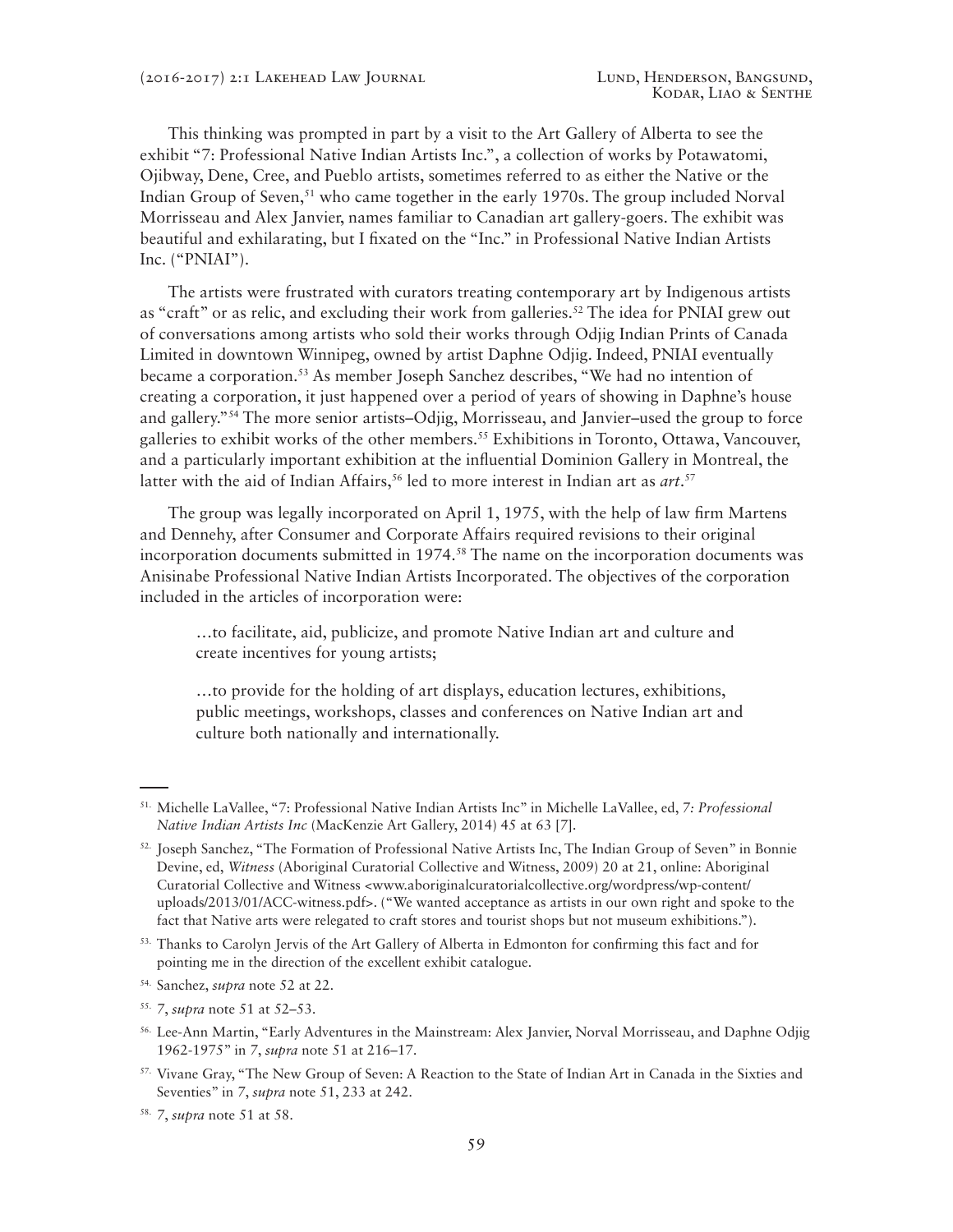…to establish, construct, provide, endow, equip, operate, maintain and manage, all without pecuniary gain to any of its members, educational activities and facilities for the study of Native Indian art and culture.

…to establish bursaries, awards, scholarship funds and other forms of incentive programs to assist in the development of amateur Indian Artists.<sup>59</sup>

PNIAI was, in the words of member Joseph Sanchez, "a western-named corporation with an Indigenous heart."60

Hopes for government funding for the group were unfulfilled; on one occasion, the Canada Council turned them down on the basis that the Council dealt only with individuals.<sup>61</sup> The fact that its members lived in different cities also strained their ability to keep the group together. PNIAI was dissolved as a legal entity in 1979, for failing to file documents in the previous two years.<sup>62</sup>

The story of PNIAI could serve several purposes in a Business Associations class. First, the formation of PNIAI can be viewed as an exercise of "rhetorical sovereignty",<sup>63</sup> which allowed the artists to act together to challenge the racism facing Indigenous artists. Second, the story of PNIAI represents Indigenous people as agents in their own business venture. Odjig also represents an important example of a woman as a business actor.64 Finally, it provides a concrete historical example of the type of social enterprise now formalized in the British Columbia *Business Corporations Act*<sup>65</sup> establishing "community contribution companies" ("C3") as a new type of corporate entity. For students, PNIAI illustrates what a social enterprise is and to what ends it might be used. Students might be asked to explore whether the C3 is more compatible with Indigenous laws and traditions than traditional forms of business organization.<sup>66</sup>

- 61. *7*, *supra* note 51 at 61.
- 62. *Ibid* at 62. There is no certificate of dissolution.
- 63. Cathy Mattes, "'Winnipeg, Where it All Began' Rhetorical and Visual Sovereignty and the Formation of the Professional Native Indian Artists Incorporated" in *7*, *supra* note 51, 219 at 219–22 (defining "rhetorical sovereignty" as actions aimed at determining the public discourse about one's people, which is interconnected with "visual sovereignty", the "creative act of self-representation."). See also *7*, *supra* note 51 at 57 ("Self-determination and self-definition were at the heart of the PNIAI.").
- 64. Carmen Robertson, "Paper Trail: PNIAI Artists in Winnipeg Newspapers, 1966-1977" in *7*, *supra* note 51, 225 at 230.

<sup>59.</sup> *Ibid* at 59.

<sup>60.</sup> Joseph Sanchez, "The Native Group of Seven aka Professional Native Indian Artists Inc" in *7*, *supra* note 51, 187 at 189. On the other hand, Odjig found the corporate structure constraining: "We didn't want a president, a secretary…We just wanted to meet together."

<sup>65.</sup> SBC 2002, c 57, Part 2.2. See also Nova Scotia's *Act Respecting Community Interest Companies*, SNS 2012, c 38.

<sup>66.</sup> See e.g. Truth and Reconciliation Commission of Canada, *supra* note 1 at 18 (briefly discussing Indigenous laws regarding their relationship with nature).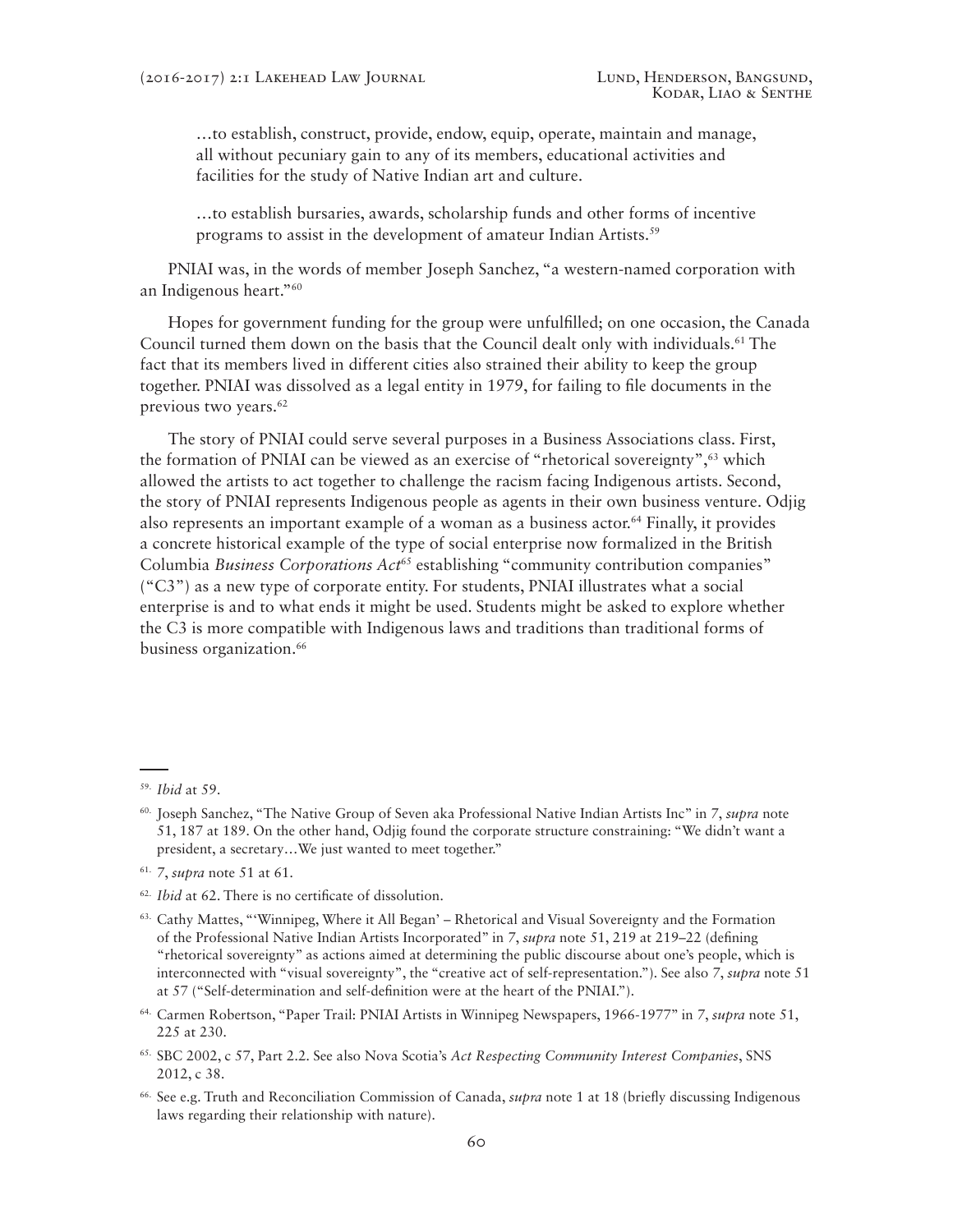#### **III THEMES AND TENTATIVE CONCLUSIONS**

In attempting to respond to Call to Action 28, many of us started with what might be considered basic concepts, but concepts that are not always covered in the traditional course materials, namely how corporate and commercial statutes interact with relevant provisions of the *Indian Act*. Specifically, faculty teaching commercial law courses dealing with secured debt, or corporate law courses dealing with corporate finance, might cover restrictions on taking security in property on reserve and how this affects individuals living on reserve as well as Aboriginal businesses and Aboriginal economic development. As some of the contributions above discuss, this seems only to scratch the surface and perhaps insufficiently challenges the status quo. These interventions and innovations are best viewed as a starting point, with a real awareness that more needs to be done.

Nevertheless, one of the important themes of the roundtable discussion was the need to incorporate this basic material into our courses to ensure that students are able to help their clients–-whether they are First Nations, Indigenous business people, governments, corporations or nonprofit organizations–-respond to the other Calls to Action. Graduating students who lack knowledge about these topics restricts the supply of lawyers who can competently advise clients in this area, and makes it more difficult, or at least more expensive, for Indigenous communities to engage in corporate and commercial ventures.

One of the important questions raised in the roundtable discussion was how to frame material on reconciliation and other issues in the context of the course as a whole; specifically, how to do this so that it is viewed by the students as essential, rather than peripheral. Not all students understand the importance or relevance of the TRC, and some may be skeptical and frustrated that coverage of Aboriginal people and the law is taking time away from "real" issues in a course. It is important to signal from the start of the course that Indigenous legal issues are not a separate silo from corporate and commercial issues.

One tactic was to emphasize the usefulness of the information, by reminding students that they may act for, or opposite, Aboriginal clients, and would need to understand the special laws that can apply to corporate and commercial dealings on reserve. Such a framing tactic appeals to learners' instrumental motivations, even if they do not come to the class with an interest in Indigenous legal issues. Additionally, for those students who are interested in Aboriginal people and the law, it invites them to think more broadly about the practice areas in which they can pursue this interest.

A second framing tactic was to draw an explicit connection between the course content and the TRC report, for example, by explaining that the TRC has called on the entire legal profession to be part of the project of reconciliation, and that coverage of Aboriginal people and the law was a small part of that project. The creation of a mandatory first year course in Aboriginal people and the law may help to ensure that students coming into upper year corporate commercial courses already have an understanding of the TRC and its Calls to Action.

A difficulty professors face is to explain what reconciliation is, and how education on topics of Aboriginal law advances the project.67 Lawyers like definitions, and law students

<sup>&</sup>lt;sup>67.</sup> The TRC "defines reconciliation as an ongoing process of establishing and maintaining respectful relationships." Truth and Reconciliation Commission of Canada, *supra* note 1 at 16.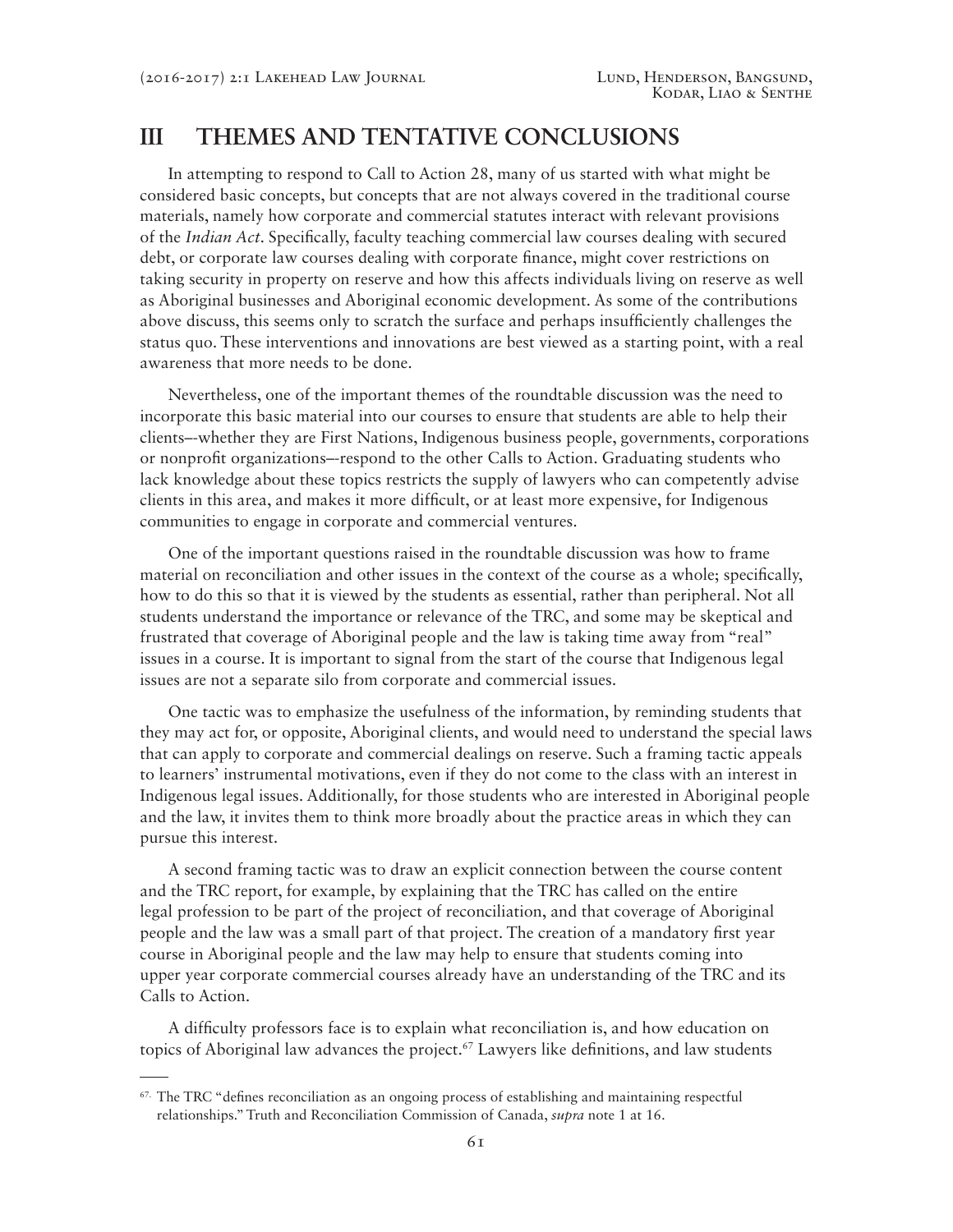in particular are eager for conceptual clarity, but reconciliation is a term that defies precise delineation. Rather than attempt to create artificial certainty around what reconciliation means, faculty might instead invite students to engage with the inherent ambiguity of the project. The legal profession and the broader Canadian society have been called on to respond, and have been offered a number of discrete suggestions about what form responses should take, but much remains to be determined as we work individually, and together as communities, to implement the TRC's recommendations.

Art can be an effective tool for inviting students to engage with ambiguity, and to "explore their own worldviews, values, beliefs and attitudes."68 For example, Alex Janvier's painting "Blood Tears" can be used to make inroads into a discussion on reconciliation. Mr. Janvier painted "Blood Tears" while he was in his sixties, reflecting back on his experiences as a student at the Blue Quill Indian Residential School: it is both "a statement of [his] sense of loss, and a celebration of his resilience."<sup>69</sup> On the back of the painting, Mr. Janvier lists the losses he experienced.<sup>70</sup> One of the roundtable participants described a student beginning a class presentation by reading part of this list to the class. It was an evocative opener, which reasserted the incredible need for healing at the level of the individual and the community.

Another theme emerging from the roundtable discussion and the contributions is that the TRC's Call to Action may be an invitation to think more broadly and creatively about the content of a course. For instance, professors teaching business associations may wish to provide detailed instruction on forms of organization other than the corporation, such as cooperatives and partnerships. This broadened approach may encourage law students to imagine new ways of doing business, which ultimately will benefit all future clients, including Indigenous ones.

A final theme that emerged repeatedly at the roundtable, and throughout the TRC-focussed sessions at the CALT conference, was that many non-Aboriginal professors feel fear—or at least anxiety—at the prospect of providing greater coverage of Aboriginal people and the law in their courses. The fear seems to stem from a concern that professors might unknowingly make a serious misstep, say something unintentionally insensitive, or even racist, or respond in a way that reifies, rather than challenges colonial power dynamics.

Fear can be paralyzing, and there is a real risk that professors may allow their fear of making mistakes to translate into complacency with the status quo. As professors respond to the TRC's Calls to Action it is necessary to undertake the personal work of understanding colonialism, the history behind the residential school system, and the meaning of reconciliation with Indigenous communities. For many professors, developing an adequate response to the TRC will require them to educate themselves about new areas of law, and new legal traditions that may have very different epistemological and ontological bases than Anglo common law.

<sup>68.</sup> Truth and Reconciliation Commission of Canada, *supra* note 1 at 280. See also Benjamin Berger, "Building Negative Capability–The Task of Legal Education" (Presentation delivered at the Canadian Association of Law Teachers Annual Conference, Winnipeg, 8 June 2014) [unpublished].

 $69.$  Marlene Brant Castellano, Linda Archibald & Mike DeGangé, "From Truth to Reconciliation: Transforming the Legacy of Residential Schools" (2008) Aboriginal Healing Foundation, online: Aboriginal Healing Foundation <www.ahf.ca/downloads/from-truth-to-reconciliation-transforming-the-legacy-of-residentialschools.pdf>.

<sup>70.</sup> See *ibid* at xi where the list is recreated.